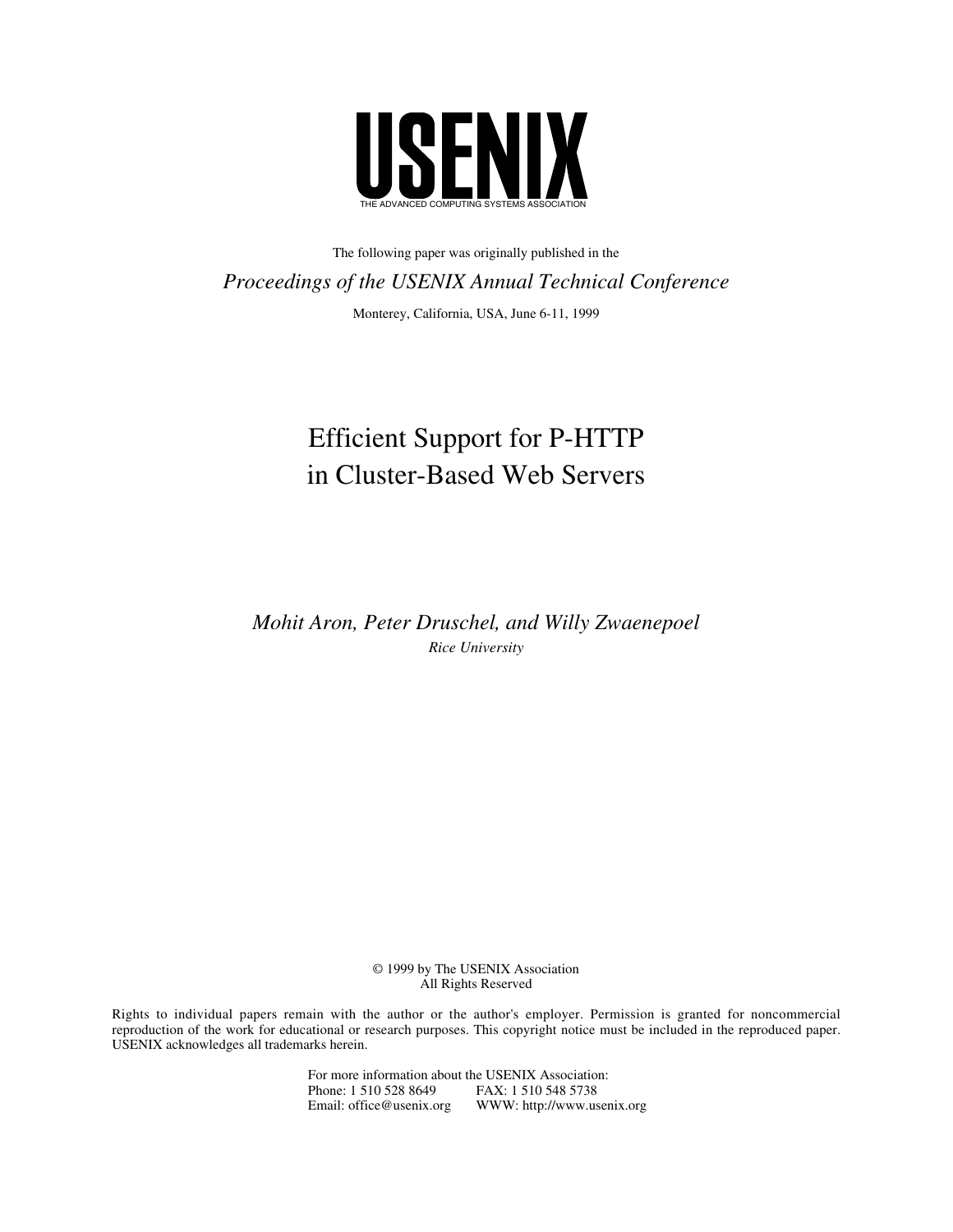# **Efficient Support for P-HTTP in Cluster-Based Web Servers**

Mohit Aron Peter Druschel Willy Zwaenepoel

*Department of Computer Science Rice University*

### **Abstract**

This paper studies mechanisms and policies for supporting HTTP/1.1 persistent connections in cluster-based Web servers that employ content-based request distribution. We present two mechanisms for the efficient, content-based distribution of HTTP/1.1 requests among the back-end nodes of a cluster server. A trace-driven simulation shows that these mechanisms, combined with an extension of the locality-aware request distribution (LARD) policy, are effective in yielding scalable performance for HTTP/1.1 requests. We implemented the simpler of these two mechanisms, *back-end forwarding*. Measurements of this mechanism in connection with extended LARD on a prototype cluster, driven with traces from actual Web servers, confirm the simulation results. The throughput of the prototype is up to four times better than that achieved by conventional weighted round-robin request distribution. In addition, throughput with persistent connections is up to 26% better than without.

### **1 Introduction**

Clusters of commodity workstations are becoming an increasingly popular hardware platform for costeffective high performance network servers. Achieving scalable server performance on these platforms is critical to delivering high performance to users in a cost-effective manner.

State-of-the-art cluster-based Web servers employ a front-end node that is responsible for distributing incoming requests to the back-end nodes in a manner that is transparent to clients. Typically, the front-end distributes the requests such that the load among the back-end nodes is balanced. With *content-based request distribution*, the front-end additionally takes into account the content or type of service requested when deciding to which backend node a client request should be assigned.

Content-based request distribution allows the integration of server nodes that are specialized for certain types of content or services (e.g., audio/video), it permits the partitioning of the server's database for scalability, and it enables clever request distribution policies that improve performance. In previous work, we proposed *locality-aware request distribution* (LARD), a contentbased policy that achieves good cache hit rates in addition to load balance by dynamically partitioning the server's working set among the back-end nodes [23].

In this paper, we investigate mechanisms and policies for content-based request distribution in the presence of HTTP/1.1 [11] persistent (keep-alive) client connections (P-HTTP). Persistent connections allow HTTP clients to submit multiple requests to a given server using a single TCP connection, thereby reducing client latency and server overhead [19]. Unfortunately, persistent connections pose problems for clusters that use content-based request distribution, since requests in a single connection may have to be assigned to different back-end nodes to satisfy the distribution policy.

This paper describes efficient mechanisms for content-based request distribution and an extension of the LARD policy in the presence of HTTP/1.1 connections. It presents a simulation study of these mechanisms, and it reports experimental results from a prototype cluster implementation. The results show that persistent connections can be supported efficiently on cluster-based Web servers with content-based request distribution. In particular, we demonstrate that using *back-end forwarding*, an extended LARD policy achieves up to 26% better performance with persistent connections than without.

The rest of the paper is organized as follows. Section 2 provides some background information on HTTP/1.1 and LARD, and states the problems posed by HTTP/1.1 for clusters with content-based request distribution. Section 3 considers mechanisms for achieving content-based request distribution in the presence of HTTP/1.1 persistent connections. The extended LARD policy is presented in Section 4. Section 5 presents a performance analysis of our request distribution mechanisms. A simulation study of the various mechanisms and the extended LARD policy is described in Section 6. Section 7 discusses a prototype implementation, and Section 8 reports measurement results obtained using that prototype. We discuss related work in Section 9, and conclude in Section 10.

To appear in Proc. of the 1999 Annual Usenix Technical Conference, Monterey, CA, June 1999.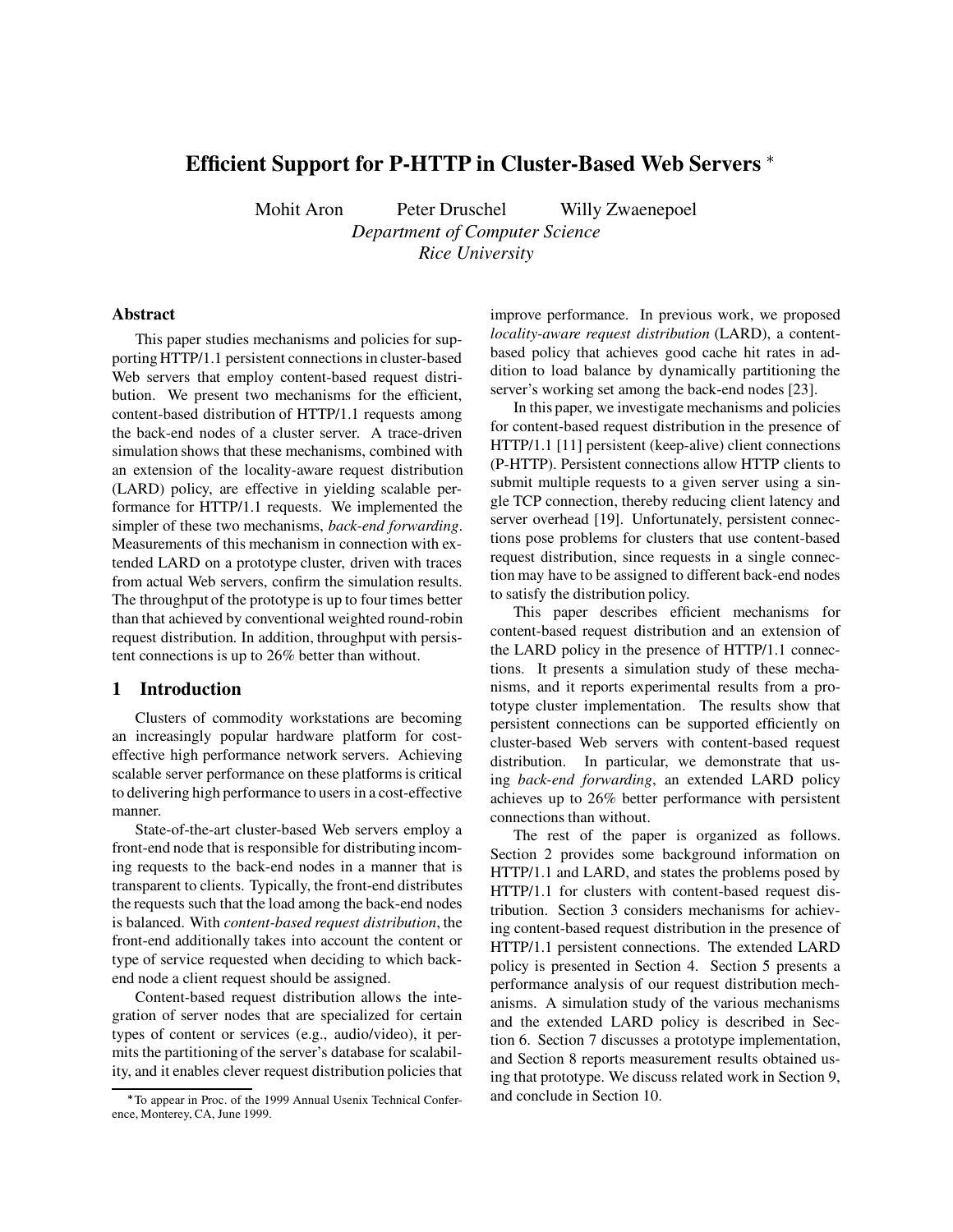

Figure 1: Locality-Aware Request Distribution

# **2 Background**

This section provides background information on persistent connections in HTTP/1.1, content-based request distribution, and the LARD strategy. Finally, we state the problem that persistent connections pose to content-based request distribution.

### **2.1 HTTP/1.1 persistent connections**

Obtaining an HTML document typically involves several HTTP requests to the Web server, to fetch embedded images, etc. Browsers using HTTP/1.0 [5] send each request on a separate TCP connection. This increases the latency perceived by the client, the number of network packets, and the resource requirements on the server [19, 22].

HTTP/1.1 enables browsers to send several HTTP requests to the server on a single TCP connection. In anticipation of receiving further requests, the server keeps the connection open for a configurable interval (typically 15 seconds) after receiving a request . This method amortizes the overhead of establishing a TCP connection (CPU, network packets) over multiple HTTP requests, and it allows for pipelining of requests [19]. Moreover, sending multiple server responses on a single TCP connection in short succession avoids multiple TCP slowstarts [29], thus increasing network utilization and effective bandwidth perceived by the client.

RFC 2068 [11] specifies that for the purpose of backward compatibility, clients and servers using HTTP/1.0 can use persistent connections through an explicit HTTP header. However, for the rest of this paper, HTTP/1.0 connections are assumed not to support persistence. Moreover, this paper does not consider any new features in HTTP/1.1 over HTTP/1.0 other than support for persistent connections and request pipelining.

### **2.2 Content-based Request Distribution**

Content-based request distribution is a technique employed in cluster-based network servers, where the frontend takes into account the service/content requested when deciding which back-end node should serve a given request. In contrast, the purely load-based schemes like *weighted round-robin* (WRR) used in commercial high performance cluster servers [15, 8] distribute incoming requests in a round-robin fashion, weighted by some measure of load on the different back-end nodes.

The potential advantages of content-based request distribution are: (1) increased performance due to improved hit rates in the back-end's main memory caches, (2) increased secondary storage scalability due to the ability to partition the server's database over the different back-end nodes, and (3) the ability to employ back-end nodes that are specialized for certain types of requests (e.g., audio and video).

With content-based request distribution, the frontend must establish the TCP connection with the client *prior* to assigning the connection to a back-end node, since the nature and the target<sup>1</sup> of the client's request influences the assignment. Thus, a mechanism is required that allows a chosen back-end node to serve a request on the TCP connection established by the front-end. For reasons of performance, security, and interoperability, it is desirable that this mechanism be transparent to the client. We will discuss mechanisms for this purpose in Section 3.

### **2.3 Locality-aware request distribution**

Locality-aware request distribution (LARD) is a specific strategy for content-based request distribution that focuses on the first of the advantages cited above, namely improved cache hit rates in the back-ends [23]. LARD strives to improve cluster performance by *simultaneously* achieving load balancing and high cache hit rates at the back-ends.

Figure 1 illustrates the principle of LARD in a cluster with two back-ends and a working set of three targets (A,  $B$ , and  $C$ ) in the incoming request stream. The front-end directs all requests for A to back-end <sup>1</sup>, and all requests for  $B$  and  $C$  to back-end 2. By doing so, there is an increased likelihood that the request finds the requested target in the cache at the back-end.

In contrast, with a round-robin distribution of incoming requests, requests for all three targets will arrive at

<sup>&</sup>lt;sup>1</sup>In the following discussion, the term *target* is used to refer to a Web document, specified by a URL and any applicable arguments to the HTTP GET command.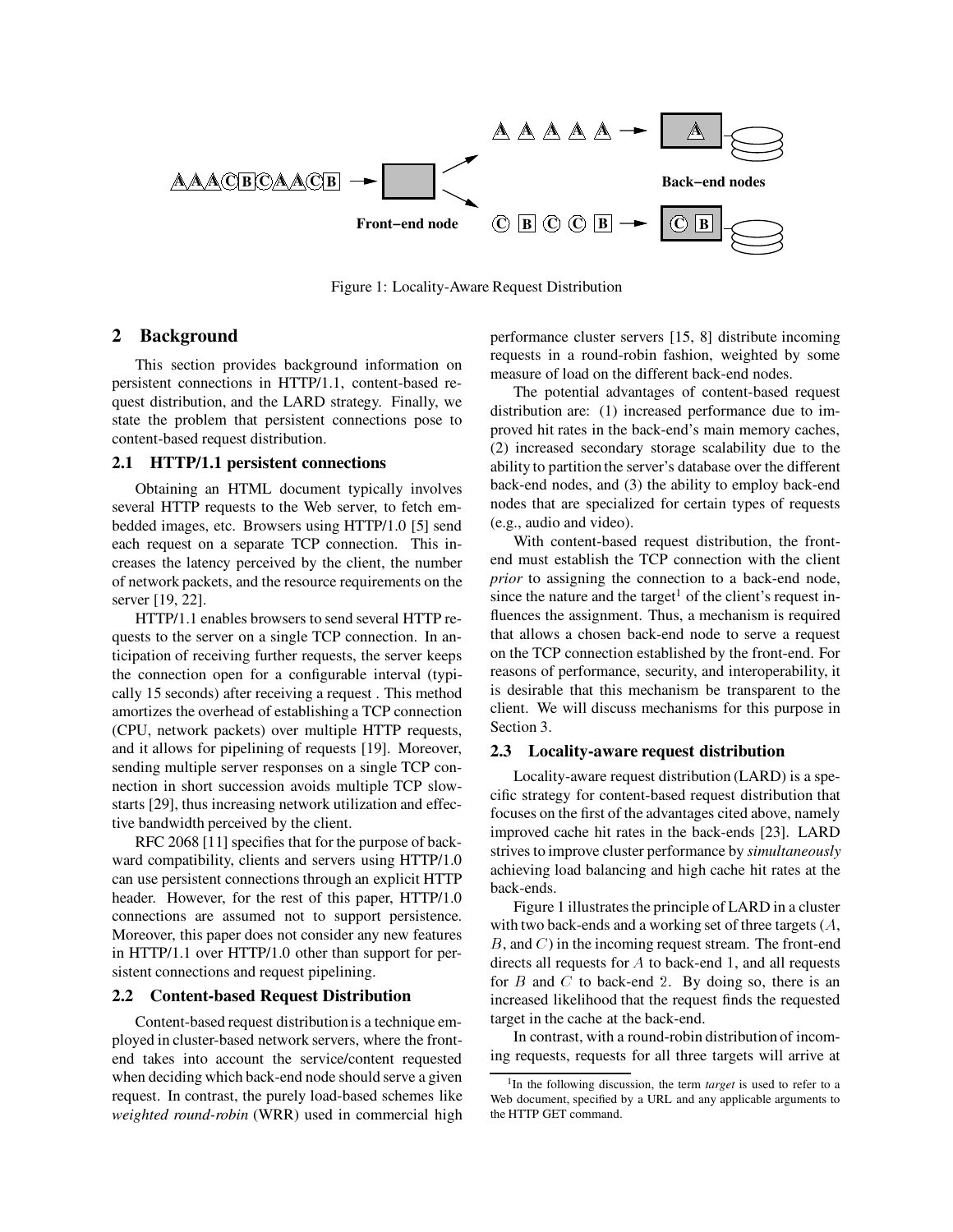both back-ends. This increases the likelihood of a cache miss, if the sum of the sizes of the three targets, or, more generally, if the size of the working set exceeds the size of the main memory cache at an individual back-end node. Thus, with a *round-robin* distribution, the cluster does not scale well to larger working sets, as *each* node's main memory cache has to fit the entire working set. With LARD, the effective cache size approaches the *sum* of the individual node cache sizes. Thus, adding nodes to a cluster can accommodate both increased traffic (due to additional CPU power) and larger working sets (due to the increased effective cache size).

### **2.4 The problem with HTTP/1.1**

HTTP/1.1 persistent connections pose a problem for clusters that employ content-based request distribution, including LARD. The problem is that existing, scalable mechanisms for content-based distribution operate at the granularity of TCP connections. With HTTP/1.1, multiple HTTP requests may arrive on a single TCP connection. Therefore, a mechanism that distributes load at the granularity of a TCP connection constrains the feasible distribution policies, because all requests arriving on a given connection must be served by a single back-end node.

This constraint is most serious in clusters where certain requests can only be served by a subset of the backend nodes. Here, the problem is one of correctness, since a back-end node may receive requests that it cannot serve.

In clusters where each node is capable of serving any valid request, but the LARD policy is used to partition the working set, performance loss may result since a back-end node may receive requests not in its current share of the working set. As we will show in Section 6, this performance loss can more than offset the performance advantages of using persistent connections in cluster servers.

# **3 Mechanisms for content-based request distribution**

A front-end that performs content-based request distribution must establish a client HTTP connection before it can decide which back-end node should serve the request. Therefore, it needs a mechanism that allows it to have the chosen back-end node serve request(s) on the established client connection. In this section, we discuss such mechanisms.

The simplest mechanisms work by having the frontend "redirect" the client browser to the chosen back-end node, by sending an HTTP redirect response, or by returning a Java applet that contacts the appropriate backend when executed in the browser [1].

These mechanisms work also for persistent connections, but they have serious drawbacks. The redirection introduces additional delay; the address of individual back-end nodes is exposed to clients, which increases security risks; and, simple or outdated browsers may not support redirection. For these reasons, we only consider client-transparent mechanisms in the remainder of this paper.

### **3.1 Relaying front-end**

A simple client-transparent mechanism is a *relaying front-end*. Figure 2 depicts this mechanism and the other mechanisms discussed in the rest of this section. Here, the front-end maintains persistent connections (back-end connections) with all of the back-end nodes. When a request arrives on a client connection, the front-end assigns the request, and forwards the client's HTTP request message on the appropriate back-end connection. When the response arrives from the back-end node, the front-end forwards the data on the client connection, buffering the data if necessary.

The principal advantage of this approach is its simplicity, its transparency to both clients and back-end nodes, and the fact that it allows content-based distribution at the granularity of individual requests, even in the presence of HTTP/1.1 persistent connections.

A serious disadvantage, however, is the fact that all response data must be forwarded by the front-end. This may render the front-end a bottleneck, unless the frontend uses substantially more powerful hardware than the back-ends. It is conceivable that small clusters could be built using as a front-end a specialized layer 4 switch with the ability to relay transport connections. We are, however, not aware of any actual implementations of this approach. Furthermore, results presented in Section 6.1 indicate that, even when the front-end is not a bottleneck, a relaying front-end does not offer significant performance advantages over more scalable mechanisms.

# **3.2 Multiple TCP connection handoff**

A more complex mechanism involves the use of a *TCP handoff protocol* among front-end and back-end nodes. The handoff protocol allows the front-end to transfer its end of an established client connection to a back-end node. Once the state is transferred, the backend transmits response data directly to the client, bypassing the front-end. Data from the client (primarily TCP ACK packets) are forwarded by the front-end to the appropriate back-end node in an efficient manner.

In previous work, we have designed, implemented, and evaluated a handoff protocol for HTTP/1.0 [23]. This *single handoff* protocol can support persistent connections, but all requests must be served by the back-end node to which the connection was originally handed off.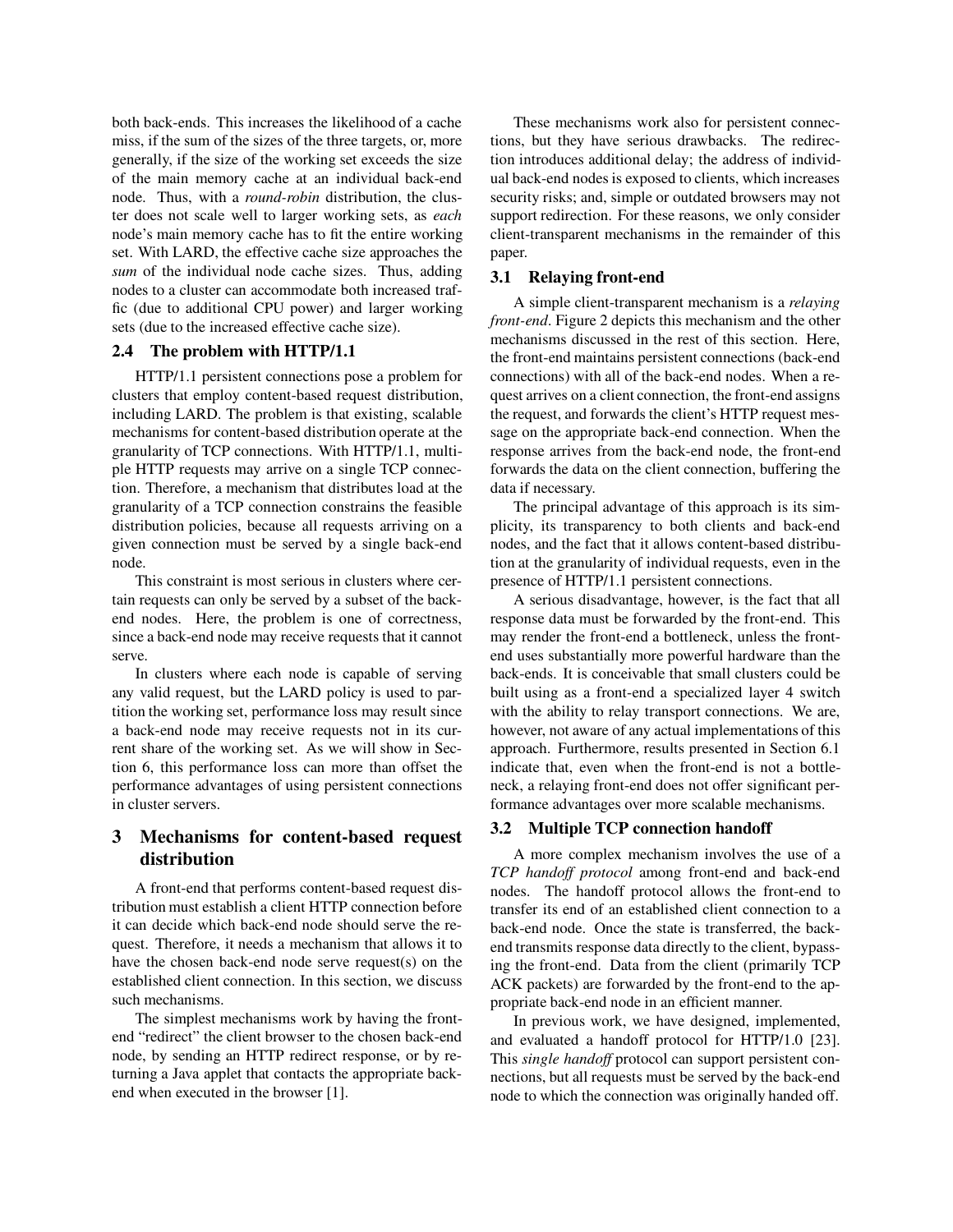

Figure 2: Mechanisms for request distribution

The design of this handoff protocol can be extended to support HTTP/1.1 by allowing the front-end to migrate a connection between back-end nodes. The advantage of this *multiple handoff* protocol is that it allows contentbased request distribution at the granularity of individual requests in the presence of persistent connections. Unlike front-end relaying, the handoff approach is efficient and scalable since response network traffic bypasses the front-end.

The handoff approach requires the operating systems on front-end and back-end nodes to be customized with a vendor-specific loadable kernel module. The design of such a module is relatively complex, especially if multiple handoff is to be supported. To preserve the advantages of persistent connections – reduced server overhead and reduced client latency – the overhead of migrating connections between back-end nodes must be kept low, and the TCP pipeline must be kept from draining during migration.

### **3.3 Back-end request forwarding**

A third mechanism, *back-end request forwarding*, combines the TCP single handoff protocol with forwarding of requests and responses among back-end nodes. In this approach, the front-end hands off client connections to an appropriate back-end node using the TCP single handoff protocol. When a request arrives on a persistent connection that cannot (or should not) be served by the back-end node that is currently handling the connection, the connection is *not* handed off to another back-end node.

Instead, the front-end informs the connection handling back-end node  $A$  which other back-end node  $B$ should serve the offending request. Back-end node A then requests the content or service in question directly from node  $B$ , and forwards the response to the client on its client connection. Depending on the implementation, these "lateral" requests are forwarded through persistent HTTP connections among the back-end nodes, or through a network file system.

The advantages of back-end request forwarding lie in the fact that the complexity and overhead of multiple TCP handoff can be avoided. The disadvantage is the overhead of forwarding responses on the connection handling back-end node. This observation suggests that the back-end request forwarding mechanism is appropriate for requests that result in relatively small amounts of response data. Results presented in Section 6 show that due to the relatively small average content size in today's Web traffic [19, 3], the back-end request forwarding approach is very competitive.

### **4 Policies**

This section presents an extension of the LARD policy that works efficiently in the presence of HTTP/1.1 persistent connections, when used with the back-end request forwarding mechanisms presented in the previous section.

Both the front-end relaying mechanism and the TCP multiple handoff mechanism allow requests to be distributed at the granularity of individual requests. As such, they do not place any restriction on the request distribution policies that can be used. In particular, the LARD policy can be used in combination with these mechanisms without loss of locality.

The back-end forwarding mechanism, on the other hand, does place restrictions on the distribution policy, as it mandates that a connection can be handed off to a backend node only once. If requests arrive on a persistent connection that cannot or should not be served by that back-end node, the policy must instruct that back-end node to forward the request to another back-end node.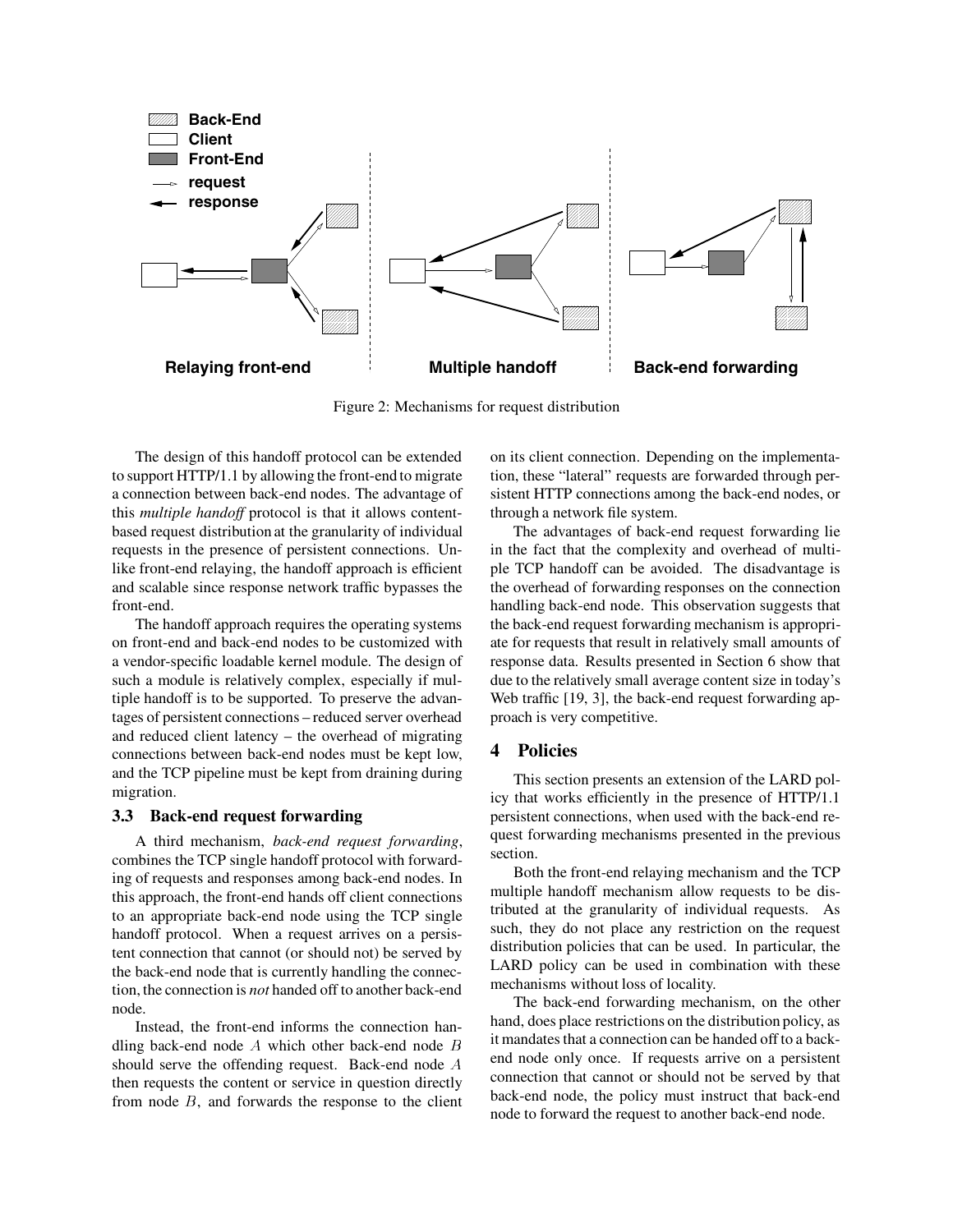

Figure 3: Server Throughput and Delay

We have developed an extension of the LARD policy that can efficiently distribute HTTP/1.1 requests in a cluster that uses the back-end forwarding mechanism. The following subsection briefly presents the standard LARD strategy. Then, we proceed to present our extension.

### **4.1 The LARD strategy**

The LARD strategy yields scalable performance by achieving both load balancing and cache locality at the back-end servers. For the purpose of achieving cache locality, LARD maintains mappings between targets and back-end nodes, such that a target is considered to be cached on its associated back-end nodes. To achieve a balance between load distribution and locality, LARD uses three cost metrics: *cost balancing*, *cost locality* and *cost replacement*. The intuition for the definition of these metrics can be explained using Figure 3, which shows the throughput and delay characteristics of a typical back-end server as a function of load (measured in number of active connections).

The load point  $L_{idle}$  defines a value below which a back-end node is potentially underutilized.  $L_{\text{overload}}$  is defined such that the difference in delay between a backend node operating at or above this load, compared to a back-end node operating at the point  $L_{idle}$ , becomes unacceptable.

The metric cost balancing captures the delay in the servicing of a request because of other queued requests. Cost locality, on the other hand, reflects the delay arising due to the presence or absence of the target in the cache.  $Cost\_replacement$  is a cost that reflects the potential future overhead caused by the replacement of a target in the cache. The three cost metrics are then defined as shown in Figure 4.

The unit of cost (and also of load) is defined to be the delay experienced by a request for a cached target at an otherwise unloaded server. The aggregate cost for sending the request to a particular server is defined as the sum of the values returned by the above three cost metrics. When a request arrives at the front-end, the LARD policy assigns the request to the back-end node that yields the minimum aggregate cost among all nodes, and updates the mappings to reflect that the requested target will be cached at that back-end node<sup>2</sup>.

Our experimental results with the Apache 1.3.3 webserver running on FreeBSD-2.2.6 indicate settings of  $L_{\text{overload}}$  to 130,  $L_{\text{idle}}$  to 30 and  $\text{Miss Cost}$  to 50. We have used these settings both for our simulator as well as for our prototype results in this paper.

#### **4.2 The extended HTTP/1.1 LARD strategy**

The basic LARD strategy bases its choice of a backend node to serve a given request only on the current load and the current assignment of content to back-end nodes (i.e., the current partitioning of the working set.) An extended policy that works for HTTP/1.1 connections with the back-end forwarding mechanisms has to consider additional factors, because the choice of a backend node to serve a request arriving on a persistent connection may already be constrained by the choice of the back-end node to which the connection was handed off. In particular, the policy must make the following considerations:

- 1. The best choice of a back-end node to handle a persistent connection depends on all the requests expected on the connection.
- 2. Assigning a request to a back-end node other than the connection handling node causes additional forwarding overhead. This overhead must be weighed against the cost of reading the requested content from the connection handling node's local disk.
- 3. Given that a requested content has to be fetched from the local disk or requested from another back-end node, should that content be cached on the connection handling node? Caching the content reduces the cost of future requests for the content on the node handling the connection, but it also causes potential replication of the content on

<sup>2</sup>Although we present LARD differently than in Pai et al. [23], it can be proven that the strategies are equivalent when  $L_{idle} \equiv T_{low}$ and  $Miss \; Cost \equiv T_{high} - T_{low}$ .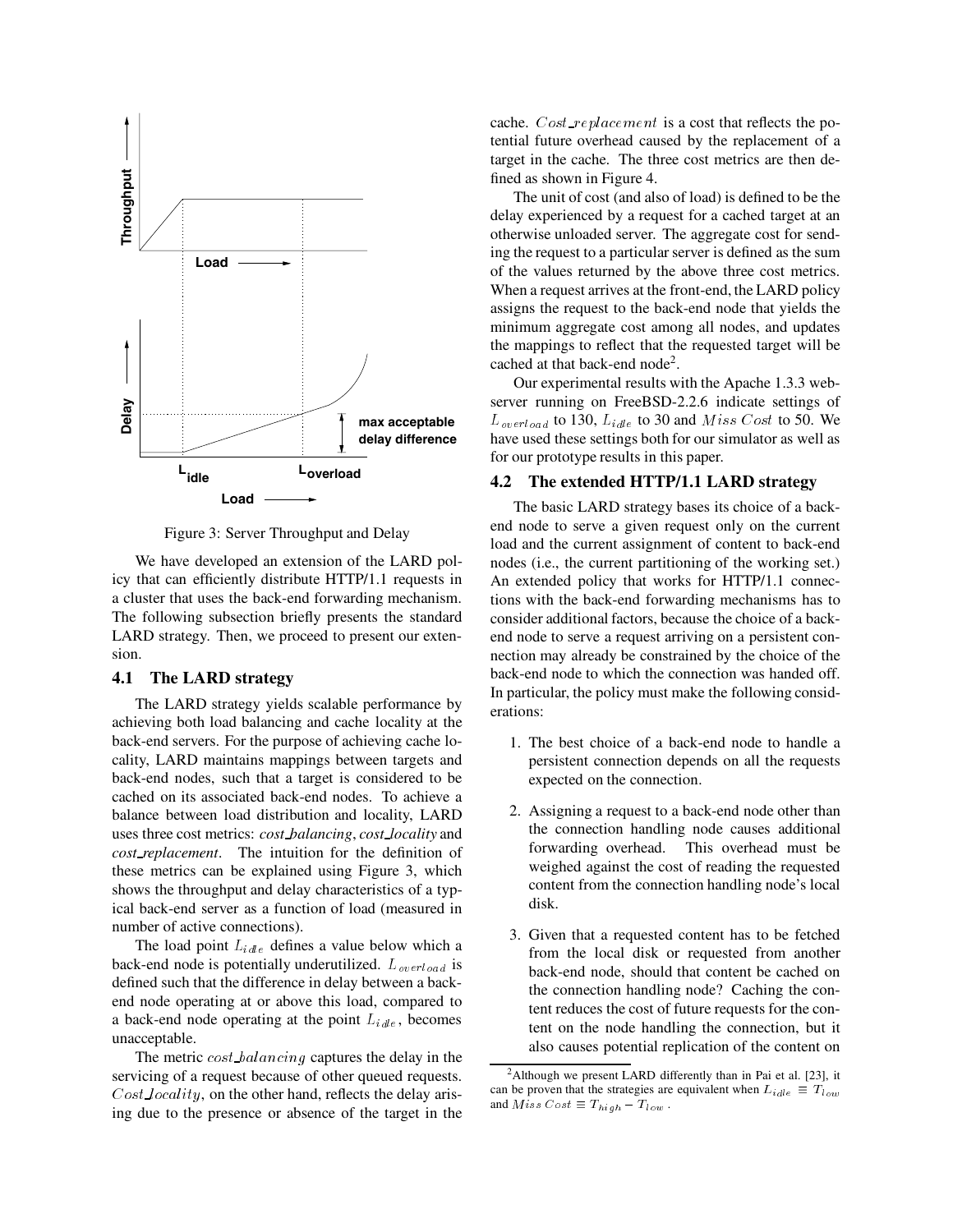$$
cost\_balancing(target, server) = \begin{cases} 0 & Load(server) < L_{idle} \\ Infinity & Load(server) > L_{overload} \\ Load(server) > L_{overload} \end{cases}
$$
\n
$$
cost\_locality(target, server) = \begin{cases} 1 & target \text{ is mapped to server} \\ \text{Miss Cost} & otherwise \end{cases}
$$
\n
$$
cost\_replacement(target, server) = \begin{cases} 0 & Load(server) < L_{idle} \\ 0 & Load(server) < L_{idle} \end{cases}
$$
\n
$$
cost\_replacement(target, server) = \begin{cases} 0 & Load(server) < L_{idle} \\ 0 & target \text{ is mapped to server} \end{cases}
$$

Figure 4: LARD Cost Metrics

multiple back-end nodes, thus reducing the aggregate size of the server cache.

The intuition behind the extended LARD policy is as follows. Regarding (1), due to the structure of typical Web documents, additional requests on a persistent connection normally do not arrive until after the response to the first request is delivered to the client. For this reason, the front-end has to base its choice of a back-end node to handle the connection on knowledge of only the first request.

With respect to (2), our extended LARD policy adds two additional considerations when choosing a node to handle a request arriving on an already handed off persistent connection. First, as long as the utilization on the connection handling node's local disk is low, the content is read from that disk, avoiding the forwarding overhead. Second, in choosing a back-end to forward the request to, the policy only considers those nodes as candidates that currently cache the requested target.

Regarding (3), the extended LARD policy uses a simple heuristic to decide whether content should be cached on the connection handling node. When the disk utilization on the connection handling node is high, it is assumed that the node's main memory cache is already thrashing. Therefore, the requested content is not cached locally. If the disk utilization is low, then the requested content is added to the node's cache.

We now present the extended LARD policy. When the first request arrives on a persistent connection, the connection handling node is chosen using the basic LARD policy described in Section 4.1. For each subsequent request on the persistent connection:

- If the target is cached at the connection handling node or if the disk utilization on the connection handling node is low (less than 5 queued disk events), then the request is assigned to the same.
- Else, the three cost metrics presented in Section 4.1 are computed over the connection han-

dling node and any other back-end nodes that have the target cached. The request is then assigned to the node that yields the minimum aggregate cost.

For the purpose of computing the LARD cost metrics, a single load unit is assigned to the connection handling node for each active connection that it handles. When the back-end forwarding mechanism is used to fetch documents from other nodes, every such node is additionally assigned a load of 1/N units—where N is the number of outstanding requests in a batch of pipelined HTTP/1.1 requests—for the duration of the request handling of all N requests.

Ideally, the front-end should assign a load of 1 to a remote node during the service time of a request. However, the front-end cannot determine when exactly a HTTP/1.1 request is being served; it can, however, estimate the service time for a batch of N pipelined HTTP/1.1 requests. Therefore, it assigns a load of 1/N to each remote node for the entire batch service time.

The front-end estimates N as the number of requests in the last batch of closely spaced requests that arrived on the connection and it estimates the batch service time as the time it takes until the next batch arrives or the connection goes idle3. That is, the front-end assumes that all previous requests have finished once a new batch of requests arrives on the same connection.

As in LARD, mappings between targets and backend nodes are updated each time a target is fetched from a back-end node. It is to be noted that the extended LARD policy is equivalent to LARD for HTTP/1.0 requests.

# **5 Performance Analysis of Distribution Mechanisms**

This section presents a simple analysis of the fundamental performance tradeoff in the use of the multiple handoff mechanism versus the back-end forward-

<sup>&</sup>lt;sup>3</sup>An idle connection can be detected at the front-end by the absence of ACKs from the client.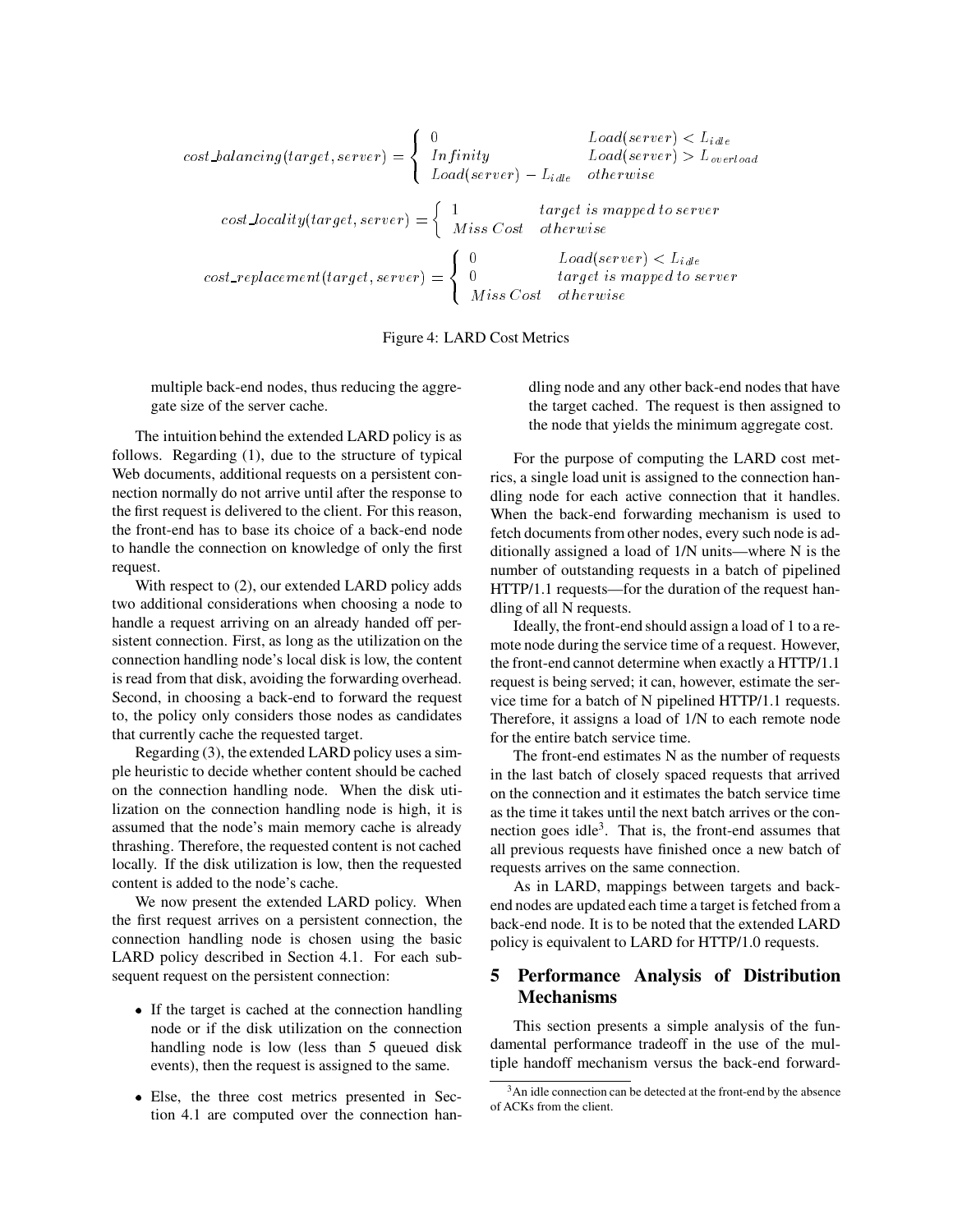

Figure 5: Apache

ing mechanism for request distribution in the presence of persistent connections.

When compared to the multiple handoff mechanism, the back-end forwarding mechanism trades off a per-byte response forwarding cost for a per-request handoff overhead. This would suggest that back-end request forwarding might be most appropriate for requests that result in small amounts of response data, while the multiple handoff approach should win in case of large responses, assuming that all other factors that affect performance are equal.

Figures 5 and 6 show the results of a simple analysis that confirms and quantifies this intuition. The analysis predicts the server bandwidth, as a function of average response size, that can be obtained from a cluster with four nodes, using either the multiple handoff or the backend forwarding mechanism. The analysis is based on the values for handoff overhead, per-request overhead, and per-byte forwarding overhead reported above for the Apache and Flash Web servers, respectively.

To expose the full impact of the mechanisms, pessimal assumptions are made with respect to the request distribution policy. It is assumed that all requests after the first one arriving on a persistent connection have to be served by a back-end node other than the connection handling node. Since most practical policies can do better than this, the results indicate an upper bound on the impact of the choice of the request distribution mechanism on the actual cluster performance.

The results confirm that for small response sizes, the back-end forwarding mechanism yields higher performance, while the multiple handoff mechanism is superior for large responses. The crossover point depends on the relative cost of handoff versus data forwarding, and lies at 12 KB for Apache and 6 KB for Flash. These results are nearly independent of the average number of requests received on a persistent connection. Since the average response size in today's HTTP/1.0 Web traffic



is less than 13 KB [19, 3], these results indicate that the back-end forwarding mechanism is indeed competitive with the TCP multiple handoff mechanism on Web workloads.

# **6 Simulation**

To study various request distribution policies for a range of cluster sizes using different request distribution mechanisms and policies, we extended the configurable Web server cluster simulator used in Pai et al. [23] to deal with HTTP/1.1 requests. This section gives an overview of the simulator. A more detailed description of the simulator can be found in Pai et al. [23].

The costs for the basic request processing steps used in our simulations were derived by performing measurements on a 300 MHz Pentium II machine running FreeBSD 2.2.6 and either the widely used Apache 1.3.3 Web server, or an aggressively optimized research Web server called Flash [24, 25]. Connection establishment and teardown costs are set at  $278/129 \mu s$  of CPU time each, per-request overheads at  $527/159 \mu s$ , and transmit processing incurs  $24/24 \mu s$  per 512 bytes to simulate Apache/Flash, respectively.

Using these numbers, an 8 KByte document can be served from the main memory cache at a rate of approximately 682/1248 requests/sec with Apache/Flash, respectively, using HTTP/1.0 connections. The rate is higher for HTTP/1.1 connections and depends upon the average number of requests per connection. The backend machines used in our prototype implementation have a main memory size of 128 MB. However, the main memory is shared between the OS kernel, server applications and file cache. To account for this, we set the back-end cache size in our simulations to 85 MB.

The simulator does not model TCP behavior for the data transmission. For example, the data transmission is assumed to be continuous rather than limited by the TCP slow-start [29]. This does not affect the through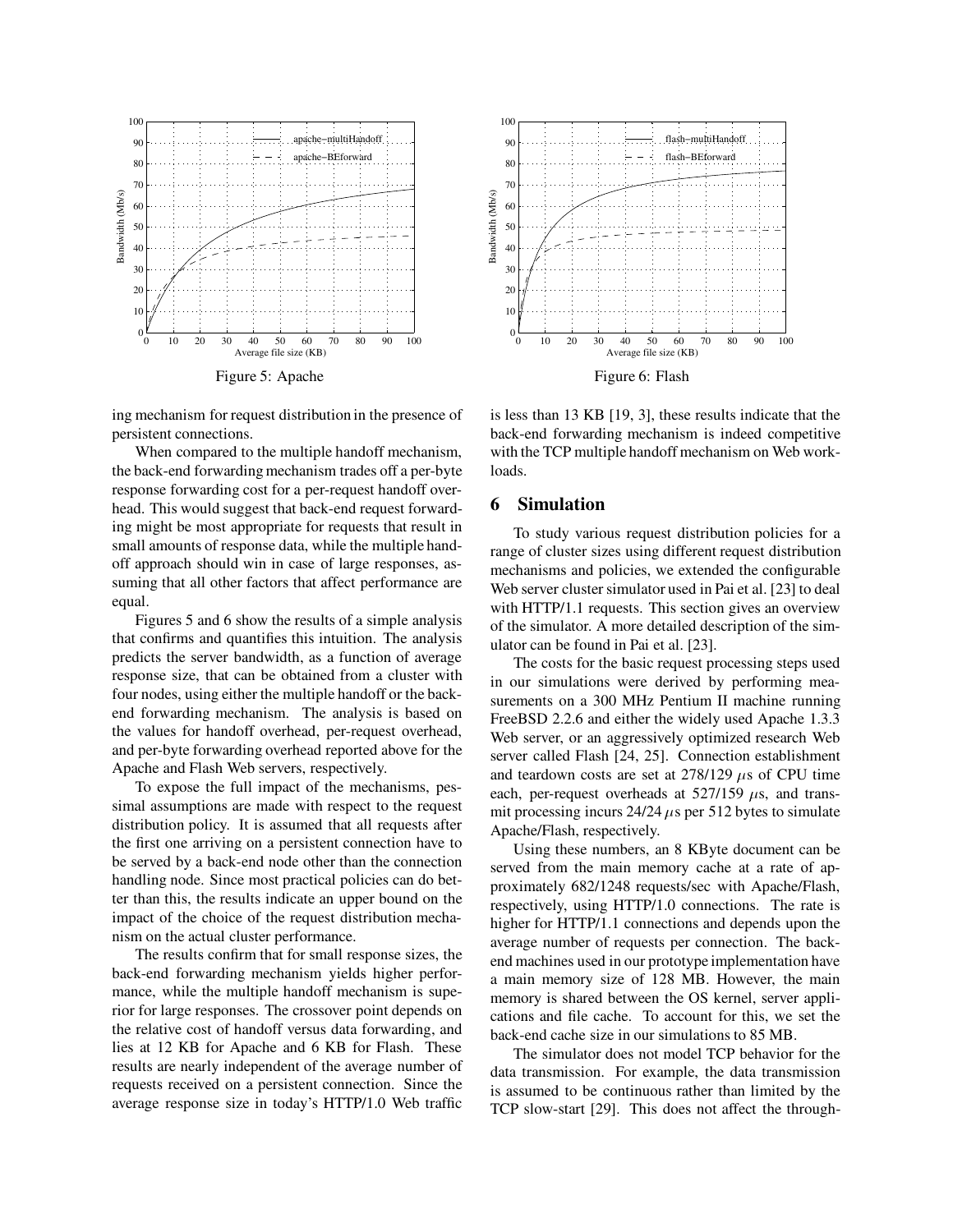put results as networks are assumed to be infinitely fast and thus throughput is limited only by the disk and CPU overheads.

The workload used by the simulator was derived from logs of actual Web servers. The logs contain the name and the size of requested targets as well as the client host and the timestamp of the access. Unfortunately, most Web servers do not record whether two requests arrived on the same connection. To construct a simulator working with HTTP/1.1 requests, we used the following heuristic. Any set of requests sent by the same client with a period of less than 15s (the default time used by Web servers to close idle HTTP/1.1 connections) between any two successive requests were considered to have arrived on a single HTTP/1.1 connection. To model HTTP pipelining, all requests other than the first that are in the same HTTP/1.1 connection and are within 5s of each other are considered a batch of pipelined requests. Clients can pipeline all requests in a batch but have to wait for data from the server before requests in the next batch can be sent. To the best of our knowledge, synthetic workload generators like SURGE [4] and SPECweb96 [28] do not generate workloads representative of HTTP/1.1 connections.

The workload was generated by combining logs from multiple departmental Web servers at Rice University. This trace spans a two-month period. The same logs were used for generating the workload used in Pai et al. [23]. The data set for our trace consists of 31,000 targets covering 1.015 GB of space. Our results show that this trace needs 526/619/745 MB of memory to cover 97/98/99% of all requests, respectively.

The simulator calculates overall throughput, cache hit rate, average CPU and disk idle times at the back-end nodes, and other statistics. Throughput is the number of requests in the trace that were served per second by the entire cluster, calculated as the number of requests in the trace divided by the simulated time it took to finish serving all the requests in the trace. The request arrival rate was matched to the aggregate throughput of the server.

### **6.1 Simulation Results**

In this section we present simulation results comparing the following mechanisms/policy combinations.

- 1. TCP single handoff with LARD on HTTP/1.0 workload [simple-LARD]
- 2. TCP single handoff with LARD on HTTP/1.1 workload [simple-LARD-PHTTP]
- 3. TCP multiple handoff with extended LARD on HTTP/1.1 workload [multiHandoff-extLARD-PHTTP]
- 4. Back-end forwarding with extended LARD on HTTP/1.1 workload [BEforward-extLARD-PHTTP]
- 5. Ideal handoff with extended LARD on HTTP/1.1 workload [zeroCost-extLARD-PHTTP]

Most of these mechanisms have already been described in Section 3. The "ideal handoff" is an idealized mechanism that incurs no overhead for reassigning a persistent connection to another back-end node. It is useful as a benchmark, as performance results with this mechanism provide a ceiling for results that can be obtained with any practical request distribution mechanism.

Figures 7 and 8 show the throughput results with the Apache and Flash Web servers, respectively, running on the back-end nodes. For comparison, results for the widely used Weighted Round-Robin (WRR) policy are also included, on HTTP/1.0 and HTTP/1.1 workloads.

When driving simple LARD with a HTTP/1.1 workload (simple-LARD-PHTTP), results show that the throughput suffers considerably (up to 39% with Apache and up to 54% with Flash), particularly at small to medium cluster sizes. The loss of locality more than offsets the reduced server overhead of persistent connections.

The key result, however, is that the extended LARD policy both with the multiple handoff mechanism and the back-end forwarding mechanism (multiHandoffextLARD-PHTTP and BEforward-extLARD-PHTTP) are within 8% of the ideal mechanism and afford throughput gains of up to 20% when compared to simple-LARD. Moreover, the throughput achieved with each mechanism is within 6%, confirming that both mechanisms are competitive on today's Web workloads.

The performance of LARD with HTTP/1.1 (simple-LARD-PHTTP) catches up with that of the extended LARD schemes for larger clusters. The reason is as follows. With a sufficient number of back-end nodes, the aggregate cache size of the cluster becomes much larger than the working set, allowing each back-end to cache not only the targets assigned to it by the LARD policy, but also additional targets requested in HTTP/1.1 connections. Eventually, enough targets are cached in each back-end node to yield high cache hit rates not only for the first request in a HTTP/1.1 connection, but also for subsequent requests. As a result, the performance approaches (but cannot exceed) that of the extended LARD strategies for large cluster sizes.

WRR cannot obtain throughput advantages from the use of persistent connections on our workload, as it remains disk bound for all cluster sizes and is therefore unable to capitalize on the reduced CPU overhead of persistent connections. As previously reported [23], simple-LARD outperforms WRR by a large margin as the cluster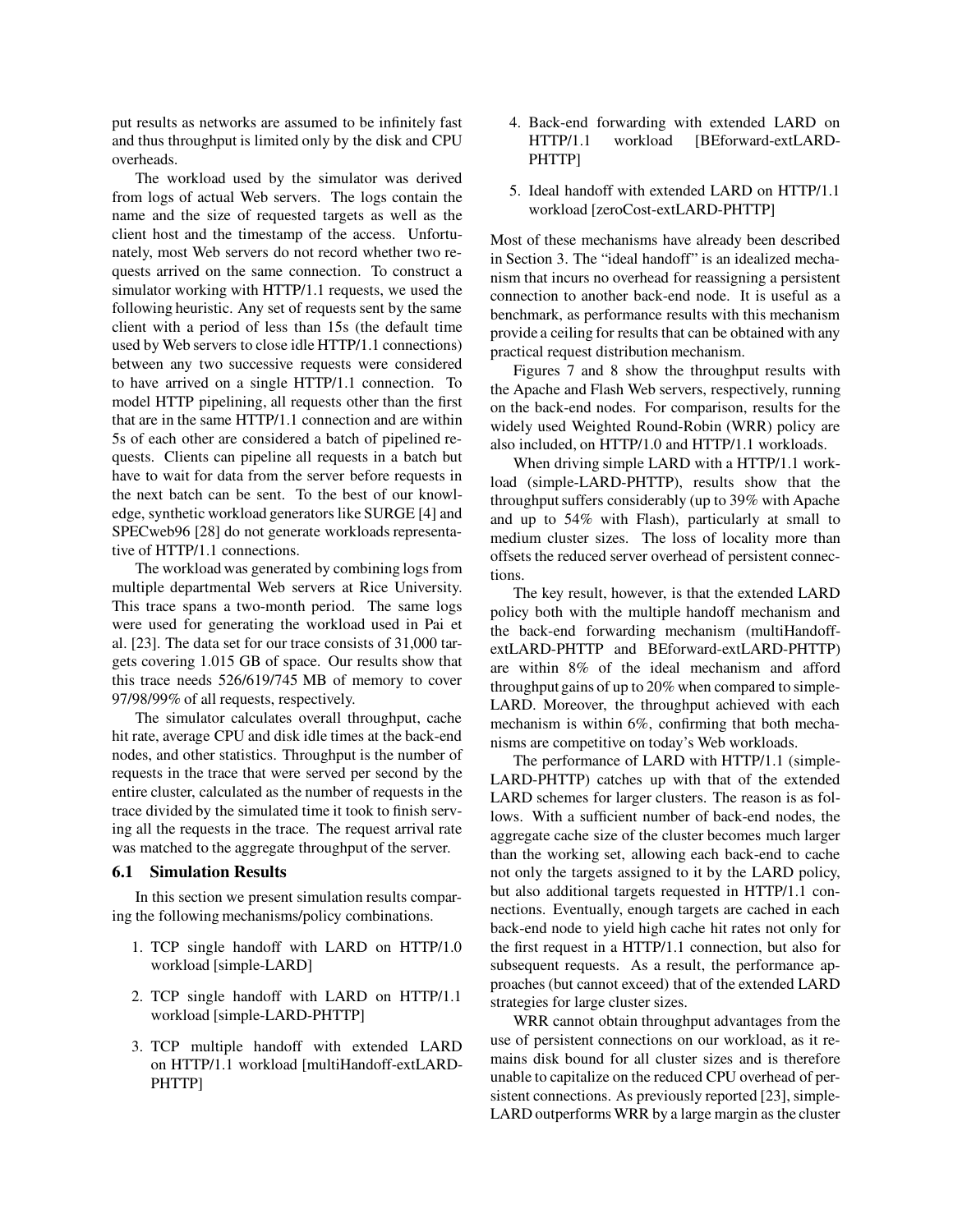

Figure 7: Apache Throughput

size increases, because it can aggregate the node caches. With one server node, the performance with HTTP/1.1 is identical to HTTP/1.0, because the back-end servers are disk bound with all policies.

The results obtained with the Flash Web server, which are likely to predict future trends in Web server software performance, differ mainly in that the performance loss of simple-LARD-PHTTP is more significant than with Apache. This underscores the importance of an efficient mechanism for handling persistent connections in cluster servers with content-based request distribution.

The throughput gains afforded by the hypothetical ideal handoff mechanism might also be achievable by a powerful relaying front-end (see Section 3.1) *as long as* it is not a bottleneck. However, as shown in Figures 7 and 8, such a front-end achieves only 8% better throughput than the back-end forwarding mechanism used with the extended LARD policy.

# **7 Prototype Cluster Design**

This section describes the design of our prototype cluster. Given the complexity of the TCP multiple handoff mechanism, and the fact that simulation results indicate no substantial performance advantages of multiple handoff over back-end request forwarding, we decided to implement the back-end forwarding mechanism in the prototype.

Section 7.1 gives an overview of the various components of the cluster. Section 7.2 describes the TCP single handoff protocol. Section 7.3 describes *tagging*, a technique by which the front-end instructs the connection handling node to forward a given request to another back-end node. In Section 7.4, we describe how the back-end nodes fetch requests remotely from other nodes in a manner that keeps the server applications unchanged.



Figure 8: Flash Throughput



Figure 9: TCP connection handoff

# **7.1 Overview**

The cluster consists of a front-end node connected to the back-end nodes with a high-speed LAN. HTTP clients are not aware of the existence of the back-end nodes, and the cluster effectively provides the illusion of a single Web server machine to the clients.

Figure 9 shows the user-level processes and protocol stacks at the client, the front-end and the back-ends. The client application (e.g., Web browser) is unchanged and runs on an unmodified standard operating system. The server process at the back-end machines is also unchanged, and can be any off-the-shelf Web server application (e.g., Apache [2], Zeus [31]). The front-end and back-end protocol stacks, however, employ some additional components, which are added via a loadable kernel module.

The front-end and back-end nodes use the TCP single handoff protocol, which runs over the standard TCP/IP to provide a control session between the front-end and the back-end machine. The LARD and extended LARD policies are implemented in a *dispatcher* module at the front-end. In addition, the front-end also contains a *forwarding module*, which will be described in Section 7.2. The front-end and back-end nodes also have a user-level startup process (not shown in Figure 9) that is used to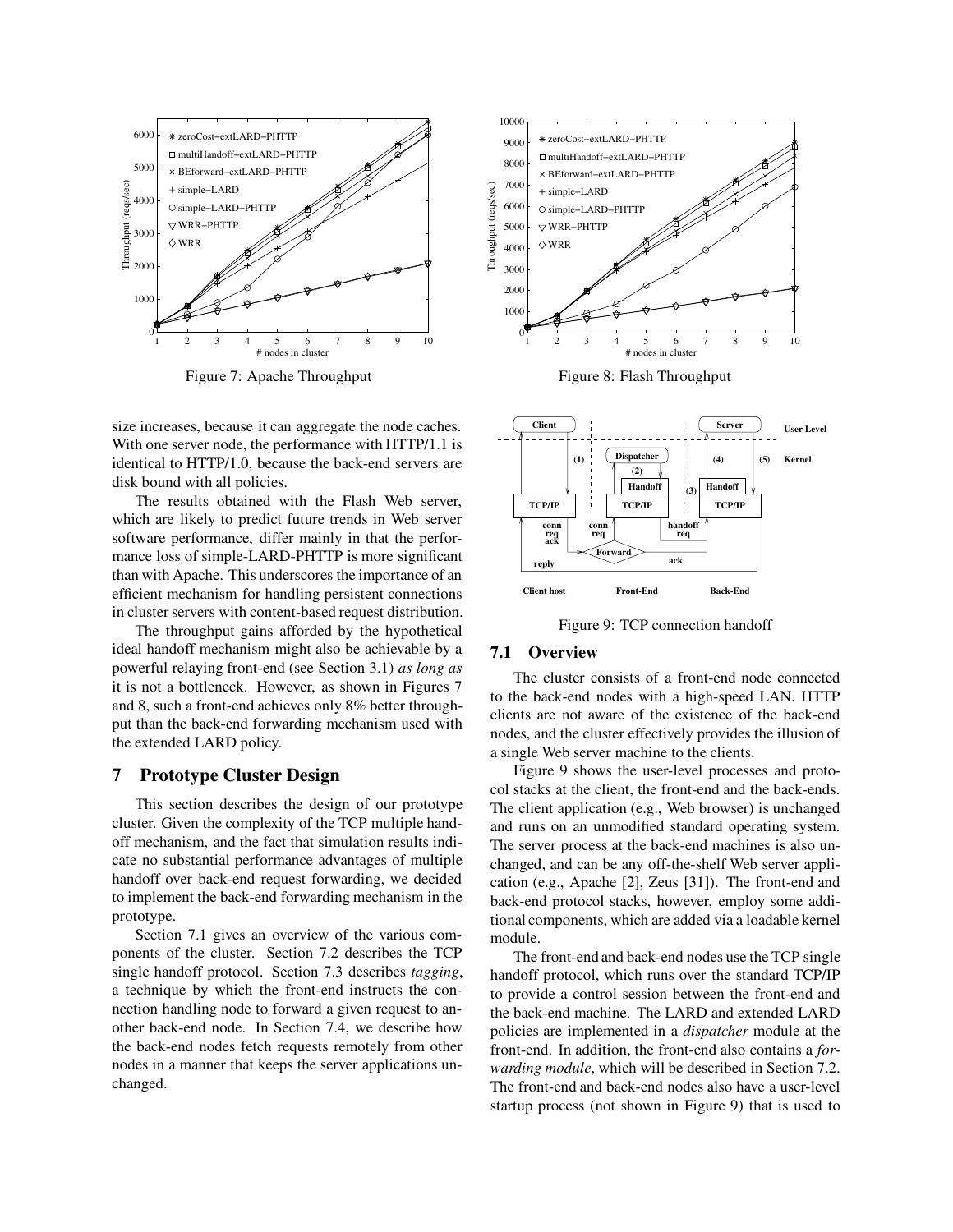initialize the dispatcher and setup the control sessions between the front-end and the back-end handoff protocols. After initializing the cluster, these processes remain kernel resident and provide a process context for the dispatcher and the handoff protocols. Disk queue lengths at the back-end nodes are conveyed to the front-end using the control sessions mentioned above.

### **7.2 TCP Connection Handoff**

Figure 9 illustrates a typical handoff: (1) the client process (e.g., Netscape) uses the TCP/IP protocol to connect to the front-end, (2) the *dispatcher* module at the front-end accepts the connection, and hands it off to a back-end using the TCP handoff protocol, (3) the backend takes over the connection using its handoff protocol, (4) the server at the back-end accepts the created connection, and (5) the server at the back-end sends replies directly to the client.

The handoff remains transparent to the client in that all packets from the connection handling node appear to be coming from the front-end. All TCP packets from the client are forwarded by the front-end's forwarding module to the connection handling back-end. A copy of any packets containing requests from the client is sent up to the dispatcher to enable it to assign the requests to back-end nodes. HTTP/1.1 request pipelining [19, 21] is fully supported by the handoff protocol, and allows the clients to send multiple requests without waiting for responses from previous requests.

The TCP multiple handoff mechanism discussed in Section 3.2 can be implemented by extending the above design in the following manner. As soon as the back-end server at the connection-handling node indicates that it has sent all requisite data to the client, the handoff protocol at the back-end can *hand-back* the connection to the front-end that can further hand it to another backend. Alternatively, the connection can be handed directly to another back-end after informing the front-end to forward future packets from the client appropriately. One of the main challenges in this design is to prevent the TCP pipeline from draining during the process of a handoff.

### **7.3 Tagging requests**

As mentioned in the previous subsection, the forwarding module sends a copy of all request packets to the dispatcher once the connection has been handed off. Assignment of subsequent requests on the connection to back-end nodes other than the connection handling node is accomplished by *tagging* the request content. The dispatcher sends these requests reliably to the connection handling back-end using the control session between the handoff protocol modules. The handoff protocol at the back-end receives the requests, and places them directly into the Web server's socket buffer. The tags enable the Web server to fetch the target using back-end forwarding



Figure 10: Tagging P-HTTP requests

(see Section 7.4). It remains, however, unaware of the presence of the handoff protocol.

After the handoff, all packets from the client are sent by the forwarding module to the connection handling node where they undergo TCP processing. Thus, after the handoff, data packets from the client are acknowledged by the connection handling node. The contents of these request packets, once received, are however discarded by the connection handling node (see Figure 10). Instead, the tagged requests received from the front-end via the control connection are delivered to the server process.

### **7.4 Fetching remote requests**



Figure 11: Transparent remote request fetching

Web server applications typically serve documents from a user-configurable directory which we will refer to as *document root*. To implement remote fetching transparently to the Web server application, each back-end node NFS mounts the document root from other backend nodes on a subdirectory in its own document root directory. Tagging is accomplished by the front-end dispatcher changing the URL in the client requests by prepending the name of the directory corresponding to the remote back-end node. Figure 11 depicts the situation where the dispatcher tags an HTTP GET request by prepending *back-end2* to the URL in order to make *back-end1* fetch file *foo* using NFS.

An issue concerning the fetching of remote files is NFS client caching, which would result in caching of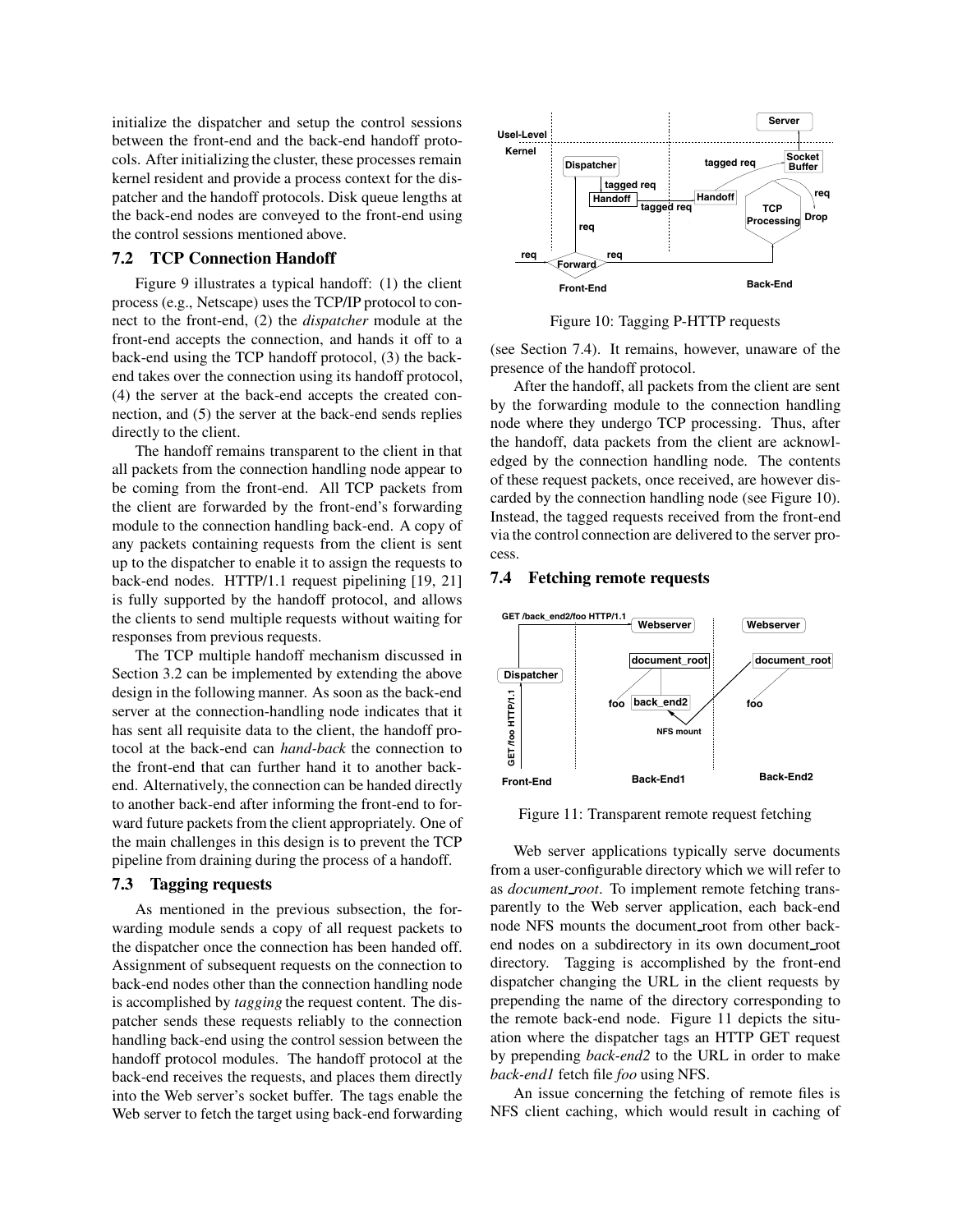targets at multiple back-end nodes and interfere with LARD's ability to control cache replication. To avoid this problem, we made a small modification in FreeBSD to disable client side caching of NFS files.

## **8 Prototype Cluster Performance**

In this section, we present performance results obtained with a prototype cluster.

# **8.1 Experimental Environment**



Figure 12: Experimental Testbed

Our testbed consists of a number of client machines connected to a cluster server. The configuration is shown in Figure 12. Traffic from the clients flows to the frontend (1) and is forwarded to the back-ends (2). Data packets transmitted from the back-ends to the clients bypass the front-end (3).

The front-end of the server cluster is a 300MHz Intel Pentium II based PC with 128MB of memory. The cluster back-end consists of six PCs of the same type and configuration as the front-end. All machines run FreeBSD 2.2.6. A loadable kernel module was added to the OS of the front-end and back-end nodes that implements the TCP single handoff protocol, and, in the case of the front-end, the forwarding module. The clients are seven 166MHz Intel Pentium Pro PCs, each with 64MB of memory.

The clients and back-end nodes in the cluster are connected using switched Fast Ethernet (100Mbps). The front-end and the back-end nodes are equipped with two network interfaces, one for communication with the clients, one for internal communication. Clients, frontend, and back-ends are connected through a single 24 port switch. All network interfaces are Intel EtherExpress Pro/100B running in full-duplex mode.

The Apache-1.3.3 [2] server was used on the backend nodes. Our client software is an event-driven program that simulates multiple HTTP clients. Each simulated HTTP client makes HTTP requests as fast as the server cluster can handle them.

**8.2 Cluster Performance Results**



Figure 13: HTTP Throughput (Apache)

We used a segment of the Rice University trace alluded to in Section 6 to drive our prototype cluster. A single back-end node running Apache 1.3.3 can deliver about 151 req/s on this trace.

The Apache Web server relies on the file caching services of the underlying operating system. FreeBSD uses a unified buffer cache, where cached files are competing with user processes for physical memory pages. All page replacement is controlled by FreeBSD's pageout daemon, which implements a variant of the clock algorithm [18]. The cache size is variable, and depends on main memory pressure from user applications. In our 128MB back-ends, memory demands from kernel and Apache server processes leave about 100MB of free memory. In practice, we observed file cache sizes between 70 and 95 MB.

The mechanism used for the WRR policy is similar to the simple TCP handoff in that the data from the backend servers is sent directly to the clients. However, the assignment of connections to back-end nodes is purely load-based.

Several observations can be made from the results presented in Figure 13. The measurements largely confirm the simulation results presented in Section 6.1. Contrary to the simulation results, WRR realizes modest performance improvements on HTTP/1.1 on this disk-bound workload. We believe that HTTP/1.1 reduces the memory demands of the Apache server application, and therefore leaves more room for the file system cache, causing better hit rates. This effect is not modeled by our simulator.

The extended LARD policy with the back-end forwarding mechanism affords four times as much throughput as WRR both with or without persistent connections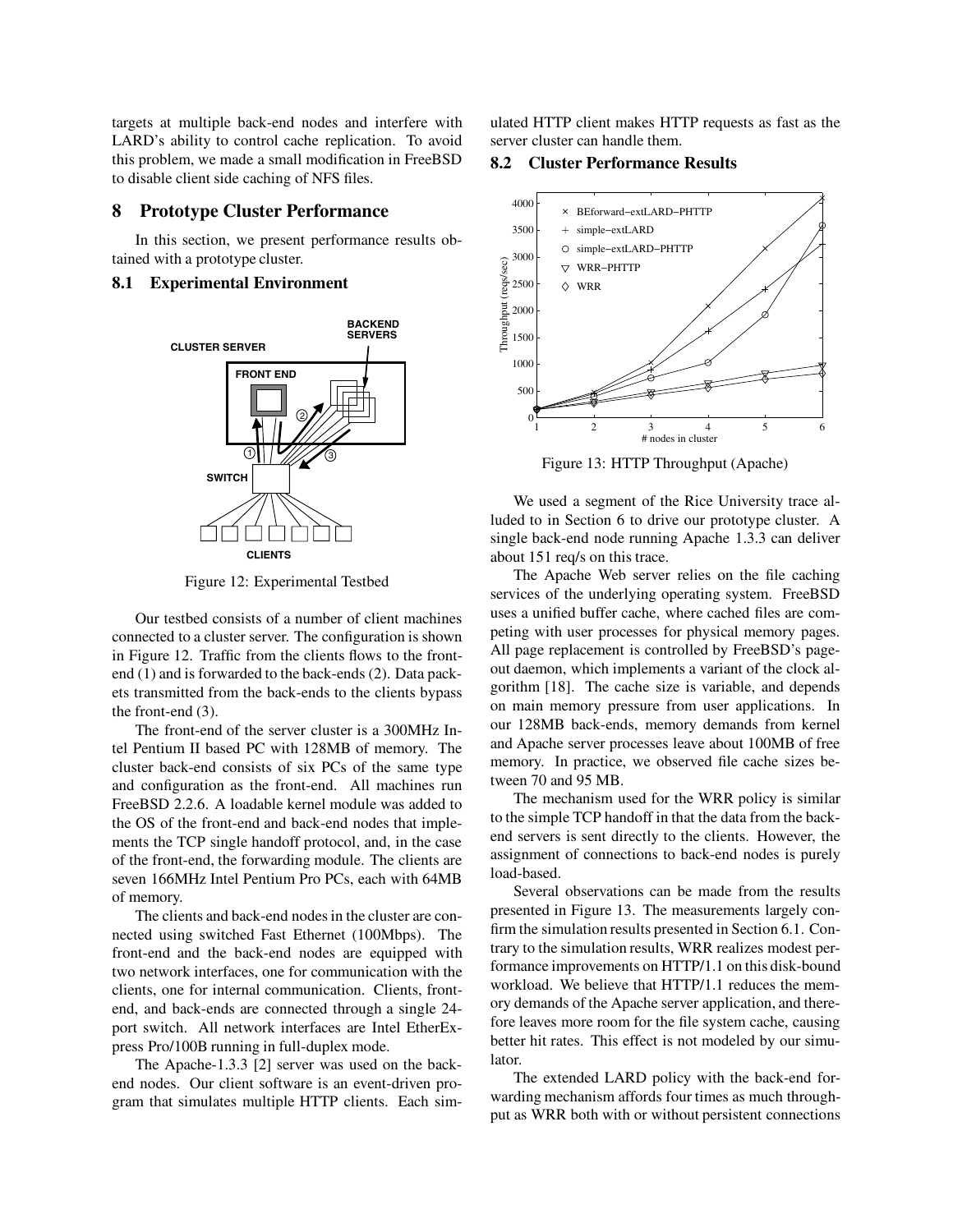and up to 26% better throughput with persistent connections than without. Without a mechanism for distributing HTTP/1.1 requests among back-end nodes, the LARD policies perform up to 35% worse in the presence of persistent connections.

Running extended LARD with the back-end forwarding mechanism and with six back-end nodes results in a CPU utilization of about 60% at the front-end. This indicates that the front-end can support 10 back-ends of equal CPU speed. Scalability to larger cluster sizes can be achieved by employing an SMP based front-end machine.

## **9 Related Work**

Padmanabhan and Mogul [22] have shown that HTTP/1.0 connections can increase server resource requirements, the number of network packets per request, and effective latency perceived by the client. They proposed persistent connections and pipelining of HTTP requests, which have been adopted by the HTTP/1.1 standard [11]. The work in [19, 21] shows that these techniques dramatically improve HTTP/1.0 inefficiencies. Our work provides efficient support for HTTP/1.1 on cluster based Web servers with content-based request distribution.

Heidemann [13] describes performance problems arising from the interactions between P-HTTP and TCP in certain situations. The work also proposes some fixes that improve performance. The proposed solutions are complimentary to our work and can be applied in our cluster environment. In fact, most of the proposed fixes are already incorporated in Apache 1.3.3 [2].

Much current research addresses the scalability problems posed by the Web. The work includes cooperative caching proxies inside the network, push-based document distribution, and other innovative techniques [20, 7, 10, 16, 17, 27]. Our proposal addresses the complementary issue of providing support for HTTP/1.1 in costeffective, scalable network servers.

Network servers based on clusters of workstations are starting to be widely used [12]. Several products are available or have been announced for use as front-end nodes in such cluster servers [8, 15]. To the best of our knowledge, the request distribution strategies used in the cluster front-ends are all variations of weighted roundrobin, and do not take into account a request's target content. An exception is the Dispatch product by Resonate, Inc., which supports content-based request distribution [26]. The product does not appear to use any dynamic distribution policies based on content and no attempt is made to achieve cache aggregation via contentbased request distribution.

Hunt et al. proposed a TCP option designed to enable content-based load distribution in a cluster server [14]. The design is roughly comparable in functionality to our TCP single handoff protocol, but has not been implemented.

Fox et al. [12] report on the cluster server technology used in the Inktomi search engine. The work focuses on the reliability and scalability aspects of the system and is complementary to our work. The request distribution policy used in their systems is based on weighted roundrobin.

Loosely-coupled distributed servers are widely deployed on the Internet. Such servers use various techniques for load balancing including DNS round-robin [6], HTTP client re-direction [1], Smart clients [30], source-based forwarding [9] and hardware translation of network addresses [8]. Some of these schemes have problems related to the quality of the load balance achieved and the increased request latency. A detailed discussion of these issues is made in the work by Goldszmidt and Hunt [15] and Damani et al. [9]. None of these schemes support content-based request distribution.

# **10 Conclusions**

Persistent connections pose problems for cluster based Web servers that use content-based request distribution, because requests that appear in a single connection may have to be served by different back-end nodes. We describe two efficient mechanisms for distributing requests arriving on persistent connections, TCP multiple handoff and back-end request forwarding.

A simulation study shows that both mechanisms can efficiently handle Web workloads on persistent connections. Moreover, we extend the *locality aware request distribution* (LARD) strategy to work with back-end request forwarding and show that it yields performance that is within 8% of results obtained with a simulated idealized mechanism. The proposed policies and mechanisms are fully transparent to the HTTP clients.

Finally, we have implemented the extended LARD policy and the back-end request forwarding mechanism in a prototype cluster. Performance results indicate that the extended LARD strategy affords up to 26% improvement in throughput with persistent connections over HTTP/1.0. Our results also indicate that a single front-end CPU can support up to 10 back-end nodes of equal speed.

In this paper, we have focused on studying HTTP servers that serve static content. Further research is needed for supporting request distribution mechanisms and policies for dynamic content.

# **11 Acknowledgments**

We would like to thank Erich Nahum and the anonymous reviewers for their valuable comments and sugges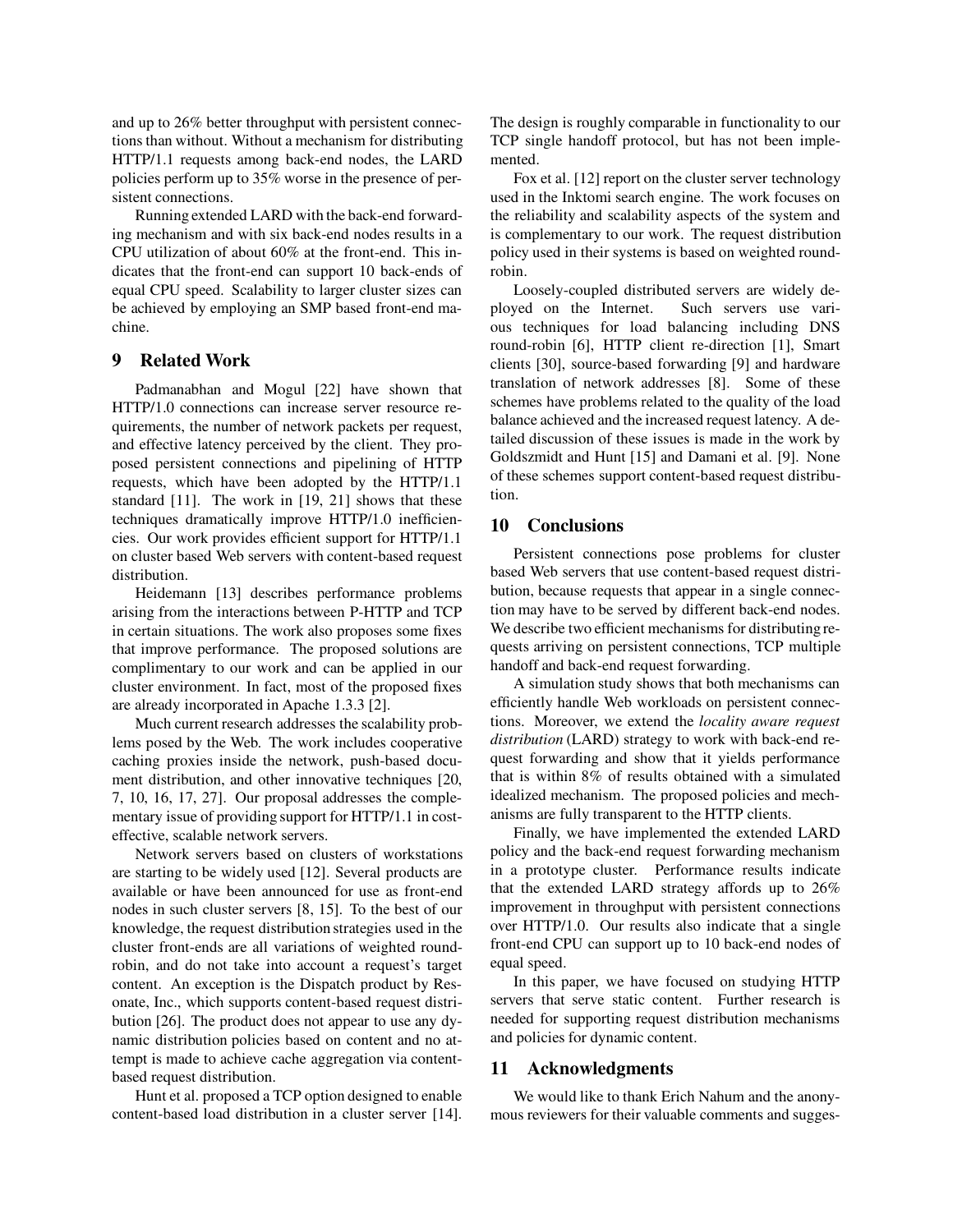tions. This work was supported in part by NSF Grants CCR-9803673, CCR-9503098, MIP-9521386, by Texas TATP Grant 003604, and by an IBM Partnership Award.

## **References**

- [1] D. Andresen et al. SWEB: Towards a Scalable WWW Server on MultiComputers. In *Proccedings of the 10th International Parallel Processing Symposium*, Apr. 1996.
- [2] Apache. http://www.apache.org/.
- [3] M. F. Arlitt and C. L. Williamson. Web Server Workload Characterization: The Search for Invariants. In *Proceedings of the ACM SIGMETRICS '96 Conference*, Philadelphia, PA, Apr. 1996.
- [4] P. Barford and M. Crovella. Generating representative web workloads for network and server performance evaluation. In *Proceedings of the ACM SIG-METRICS Conference*, Madison, WI, July 1998.
- [5] T. Berners-Lee, R. Fielding, and H. Frystyk. RFC 1945: Hypertext transfer protocol – HTTP/1.0, May 1996.
- [6] T. Brisco. DNS Support for Load Balancing. RFC 1794, Apr. 1995.
- [7] A. Chankhunthod, P. B. Danzig, C. Neerdaels, M. F. Schwartz, and K. J. Worrell. A Hierarchical Internet Object Cache. In *Proceedings of the 1996 USENIX Technical Conference*, Jan. 1996.
- [8] Cisco Systems Inc. LocalDirector. http://www.cisco.com.
- [9] O. P. Damani, P.-Y. E. Chung, Y. Huang, C. Kintala, and Y.-M. Wang. ONE-IP: Techniques for hosting a service on a cluster of machines. *Computer Networks and ISDN Systems*, 29:1019–1027, 1997.
- [10] P. Danzig, R. Hall, and M. Schwartz. A case for caching file objects inside internetworks. In *Proceedings of the ACM SIGCOMM '93 Conference*, Sept. 1993.
- [11] R. Fielding, J. Gettys, J. Mogul, H. Nielsen, and T. Berners-Lee. RFC 2068: Hypertext transfer protocol – HTTP/1.1, Jan. 1997.
- [12] A. Fox, S. D. Gribble, Y. Chawathe, E. A. Brewer, and P. Gauthier. Cluster-based scalable network services. In *Proceedings of the Sixteenth ACM Symposium on Operating System Principles*, San Malo, France, Oct. 1997.
- [13] J. Heidemann. Performance interactions between P-HTTP and TCP implementations. *ACM Computer Communication Review*, 27(2):65–73, April 1997.
- [14] G. Hunt, E. Nahum, and J. Tracey. Enabling content-based load distribution for scalable services. Technical report, IBM T.J. Watson Research Center, May 1997.
- [15] IBM Corporation. IBM interactive network dispatcher. http://www.ics.raleigh.ibm.com/ics/ isslearn.htm.
- [16] T. M. Kroeger, D. D. Long, and J. C. Mogul. Exploring the bounds of Web latency reduction from caching and prefetching. In *Proceedings of the USENIX Symposium on Internet Technologies and Systems (USITS)*, Monterey, CA, Dec. 1997.
- [17] G. R. Malan, F. Jahanian, and S. Subramanian. Salamander: A push-based distribution substrate for Internet applications. In *Proceedings of the USENIX Symposium on Internet Technologies and Systems (USITS)*, Monterey, CA, Dec. 1997.
- [18] M. K. McKusick, K. Bostic, M. J. Karels, and J. S. Quarterman. *The Design and Implementation of the 4.4BSD Operating System*. Addison-Wesley Publishing Company, 1996.
- [19] J. C. Mogul. The Case for Persistent-Connection HTTP. In *Proceedings of the ACM SIGCOMM '95 Symposium*, 1995.
- [20] J. C. Mogul, F. Douglis, A. Feldmann, and B. Krishnamurthy. Potential benefits of delta encoding and data compression for HTTP. In *Proceedings of the ACM SIGCOMM '97 Symposium*, Cannes, France, Sept. 1997.
- [21] H. F. Nielsen, J. Gettys, A. Baird-Smith, E. Prud'hommeaux, H. Lie, and C. Lilley. Network performance effects of HTTP/1.1, CSS1, and PNG. In *Proceedings of the ACM SIGCOMM '97 Symposium*, Cannes, France, Sept. 1997.
- [22] V. N. Padmanabhan and J. C. Mogul. Improving HTTP Latency. In *Proceedings of the Second International WWW Conference*, Chicago, IL, Oct. 1994.
- [23] V. S. Pai, M. Aron, G. Banga, M. Svendsen, P. Druschel, W. Zwaenepoel, and E. Nahum. Locality-Aware Request Distribution in Cluster-based Network Servers. In *Proceedings of the 8th ACM Conference on Architectural Support for Programming Languages and Operating Systems*, San Jose, CA, Oct. 1998.